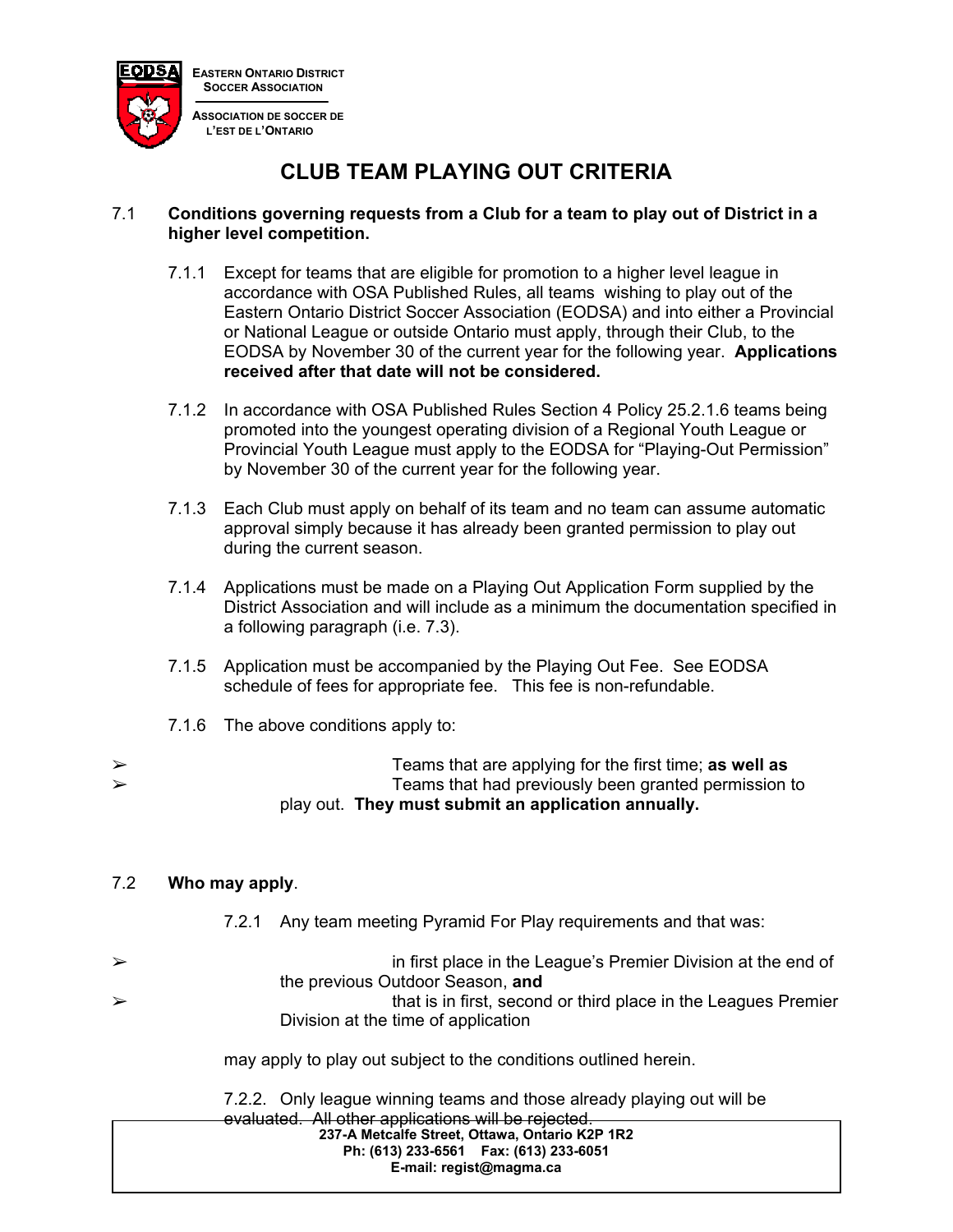7.2.3 For Club Teams applying to play outside the normal Pyramid For Play the team must have demonstrated their superiority over a minimum of two years playing full field (11 a-side) soccer.

### 7.3 **Documentation.**

|                       | 7.3.1 |                                                                                                                                                                                                                   | The following documentation must accompany all requests to play out of District;                                                                                                                                                              |  |
|-----------------------|-------|-------------------------------------------------------------------------------------------------------------------------------------------------------------------------------------------------------------------|-----------------------------------------------------------------------------------------------------------------------------------------------------------------------------------------------------------------------------------------------|--|
| $\Box$<br>$\Box$      |       |                                                                                                                                                                                                                   | the Team Playing out application form, and<br>a statement signed by two members of the Club's<br>Executive, at east one of whom is not directly involved with the team,<br>authorizing the team to play out and committing the Club to assume |  |
| $\Box$                |       | responsibility for the teams actions and financial liabilities, and<br>form(s) signed by parents that they are aware of the<br>obligations involved i.e. financial, travel, time commitment and otherwise,<br>and |                                                                                                                                                                                                                                               |  |
| $\Box$                |       |                                                                                                                                                                                                                   | the team's record in league play excluding mini-soccer,                                                                                                                                                                                       |  |
|                       |       |                                                                                                                                                                                                                   | over the previous two years, and                                                                                                                                                                                                              |  |
| $\Box$                |       |                                                                                                                                                                                                                   | team rosters during that period, and                                                                                                                                                                                                          |  |
| $\Box$                |       |                                                                                                                                                                                                                   | team discipline record during that period, and                                                                                                                                                                                                |  |
| $\Box$                |       |                                                                                                                                                                                                                   | coach's name, resume and certification level (must have                                                                                                                                                                                       |  |
|                       |       |                                                                                                                                                                                                                   | complete level 3 technical under the previous NCCP Coach Certification                                                                                                                                                                        |  |
|                       |       |                                                                                                                                                                                                                   | Program or senior level of the OSA Community Coaching Certificate),                                                                                                                                                                           |  |
|                       |       | and                                                                                                                                                                                                               |                                                                                                                                                                                                                                               |  |
| $\Box$                |       |                                                                                                                                                                                                                   | a statement of justification for the request. This must                                                                                                                                                                                       |  |
|                       |       | include;                                                                                                                                                                                                          |                                                                                                                                                                                                                                               |  |
| $\blacktriangleright$ |       |                                                                                                                                                                                                                   | proof that there is insufficient quality of                                                                                                                                                                                                   |  |
|                       |       |                                                                                                                                                                                                                   | competition locally, and                                                                                                                                                                                                                      |  |
| $\blacktriangleright$ |       |                                                                                                                                                                                                                   | comparison of the level of play in the league                                                                                                                                                                                                 |  |
|                       |       |                                                                                                                                                                                                                   | in which the team wishes to play with that available in its current                                                                                                                                                                           |  |
|                       |       | competition                                                                                                                                                                                                       |                                                                                                                                                                                                                                               |  |
|                       |       |                                                                                                                                                                                                                   |                                                                                                                                                                                                                                               |  |
|                       |       | which they are playing;                                                                                                                                                                                           | 7.3.2 In addition, teams that have previously been granted permission to play<br>out must supply the following, signed by an authorized member of the League in                                                                               |  |
|                       |       |                                                                                                                                                                                                                   |                                                                                                                                                                                                                                               |  |
| $\blacktriangleright$ |       |                                                                                                                                                                                                                   | record in league play during previous and current season,                                                                                                                                                                                     |  |
| $\blacktriangleright$ | and   |                                                                                                                                                                                                                   | discipline record during previous and current season.                                                                                                                                                                                         |  |

# 7.4 **Evaluation**.

 7.4.1 Only applications from teams that meet **all** of the above criteria for selection will be evaluated. The evaluation will take place at the conclusion of their league's playing season. The teams will be notified by January 31 of the status of their applications.

### 7.5 **Obligations**

**237-A Metcalfe Street, Ottawa, Ontario K2P 1R2 Ph: (613) 233-6561 Fax: (613) 233-6051 E-mail: regist@magma.ca**